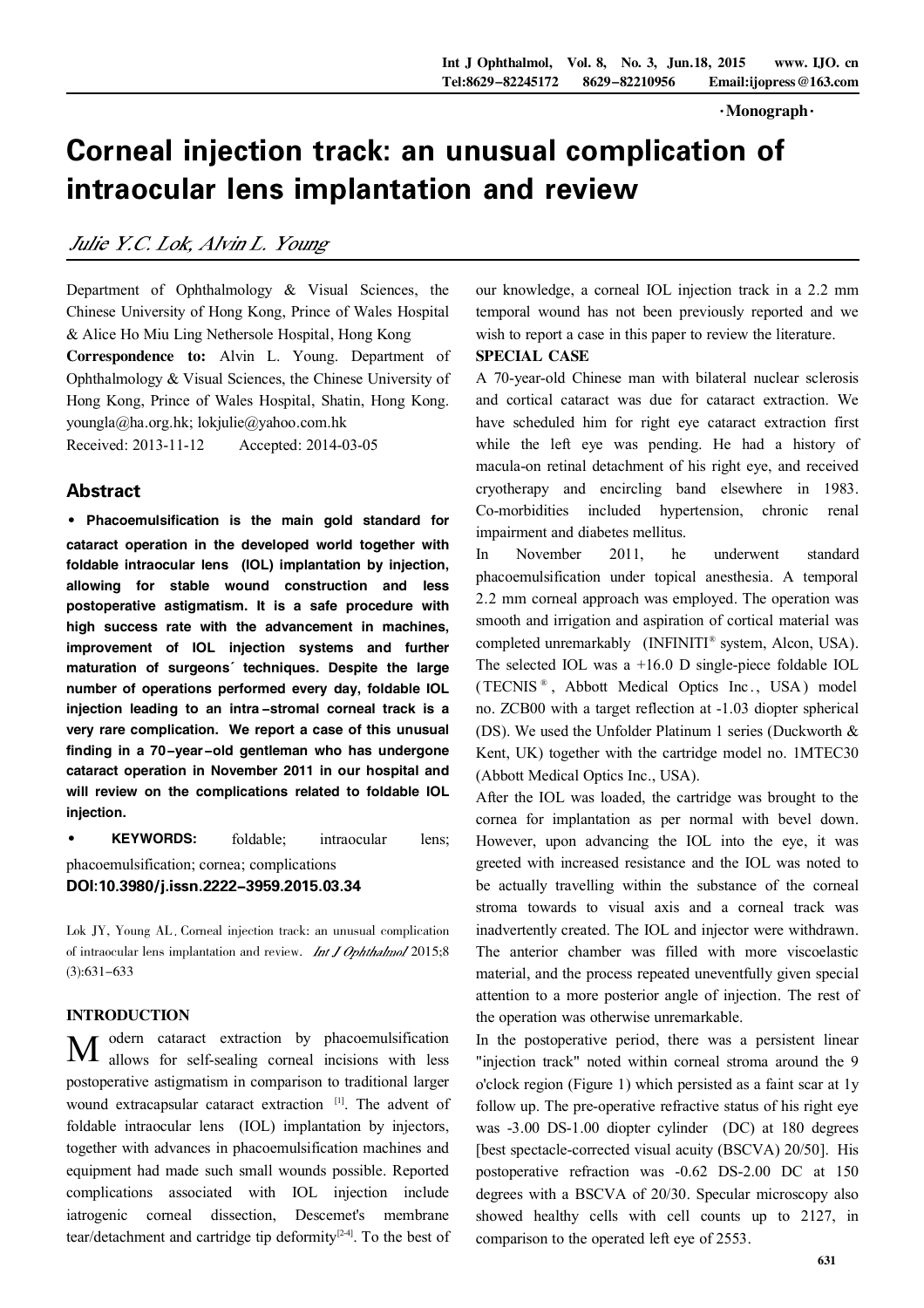

Figure 1 Clinical slit-lamp photos of right eye cornea at post-operation 2wk A: Slit-lamp photo of right eye showing temporal stromal scar of the cornea resulting from the false tracking of IOL; B: A higher magnification of side view of the cornea showing the track mainly affecting the deeper stromal layer.

#### DISCUSSION

Phacoemulsification is the main gold standard for cataract operation in the developed world with faster visual recovery, less astigmatism and endophthalmitis rates [1]. It is a safe procedure with high success rate with the maturation of surgeons' techniques, advancement of machinery and improvement on the foldable IOL systems. Further development of phacoemulsification technique also introduces the micro-incision of corneal wound such as 2.2 mm or smaller incision. Despite the large number of procedures performed worldwide, large series of reports on certain complications due to the IOL injection system is surprisingly rare, including the inadvertent cornea stromal dissection by the IOL  $[2]$ . There are only a few odd case reports related to any corneal complication caused by IOL injection during cataract operations.

Intra-operative complications related to IOL injection reported would include Descemet's detachment or tear or intra-stromal corneal dissection similar to that of our case<sup>[2-5]</sup>. The possible contributing factors for the development of this uncommon complication may include ocular and external factors. Ocular factors may include small tight incisions<sup>[6]</sup>, small pupil <sup>[7]</sup> and shallow anterior chamber depth (not uncommon in small oriental eyes) [8,9] as surgeon may naturally try to avoid the iris by directed less posteriorly and more parallel to cornea during the injection of IOL, which may predispose it to this unusual injector track formation. In addition, patients with conditions such as extensive corneal pannus formation, cornea plana and with concurrent phaco wound burn may be more vulnerable to false tracking due to compromised view of the cornea [10,11]. "Wound assisted" injection without complete insertion of tip of injector through the corneal wound may render the IOL orientation less well controlled and thus more at risk  $[2]$ . External factors may include small IOL cartridge with relatively sharp pointed nozzle, as its shaper angle at injection site may cut more easily into the stroma and concomitant smaller main wound such as the 2.2 mm (or less) injector applied in our case<sup>[2]</sup>. As surgeons strive to use smaller and smaller incisions $[12]$ , the

accompanying injector system with its cartridge nozzle will too become smaller and smaller. Often, this would mean a relatively snug, at times, even quite a tight "fit". In addition, in high volume settings, the familiarity with the implantation process & the pressure for time may present as further risks for such occurrences.

For cases involving Descemet's membrane detachment (DMD), a case of Descemet's membrane tear due to cartridge tip deformity had been reported  $[4,5]$ . Intraoperative DMD is mainly related to insertion of instruments between the wound, but sometimes a DMD may only be noticed postoperatively  $[13]$ . It is most important for the surgeon to check every instrument including its integrity, setting and orientation before insertion into, and removal from the eye.

Prevention is always better than cure, especially once a track is created within the corneal stroma, very little then can be done. Surgeons should actively watch out for the possibility of this complication upon injection of any IOL, especially. If the nozzle is found to be snugly fit. The angle of injection should also be directed as posteriorly as possible to avoid the corneal stroma substance and the Descemet's membrane with complete insertion of tip of injector throughout the whole injection step. Premature attempt at injecting the IOL should be avoided. The advancing IOL must travel without undue resistance and the leading parts of IOL must be observed to be travelling within the anterior chamber/capsular bag, especially when our Chinese eyes are usually relatively small and shallow anterior chamber. It is important to inject sufficient viscoelastic in the anterior chamber to achieve a firm intraocular pressure (as a counter pressure) to facilitate the smooth injection of the IOL. All of these steps were taken at the re-injection of our case at the time of the surgery.

The mainstay of management of this condition is believed to be conservative with active observation. However, surgical intervention in the form of either anterior chamber gas descematopexy or even direct suturing may be needed in other vision-threatening complications such as DMD coexisting with the cornea stromal dehiscence<sup>[1]</sup>.